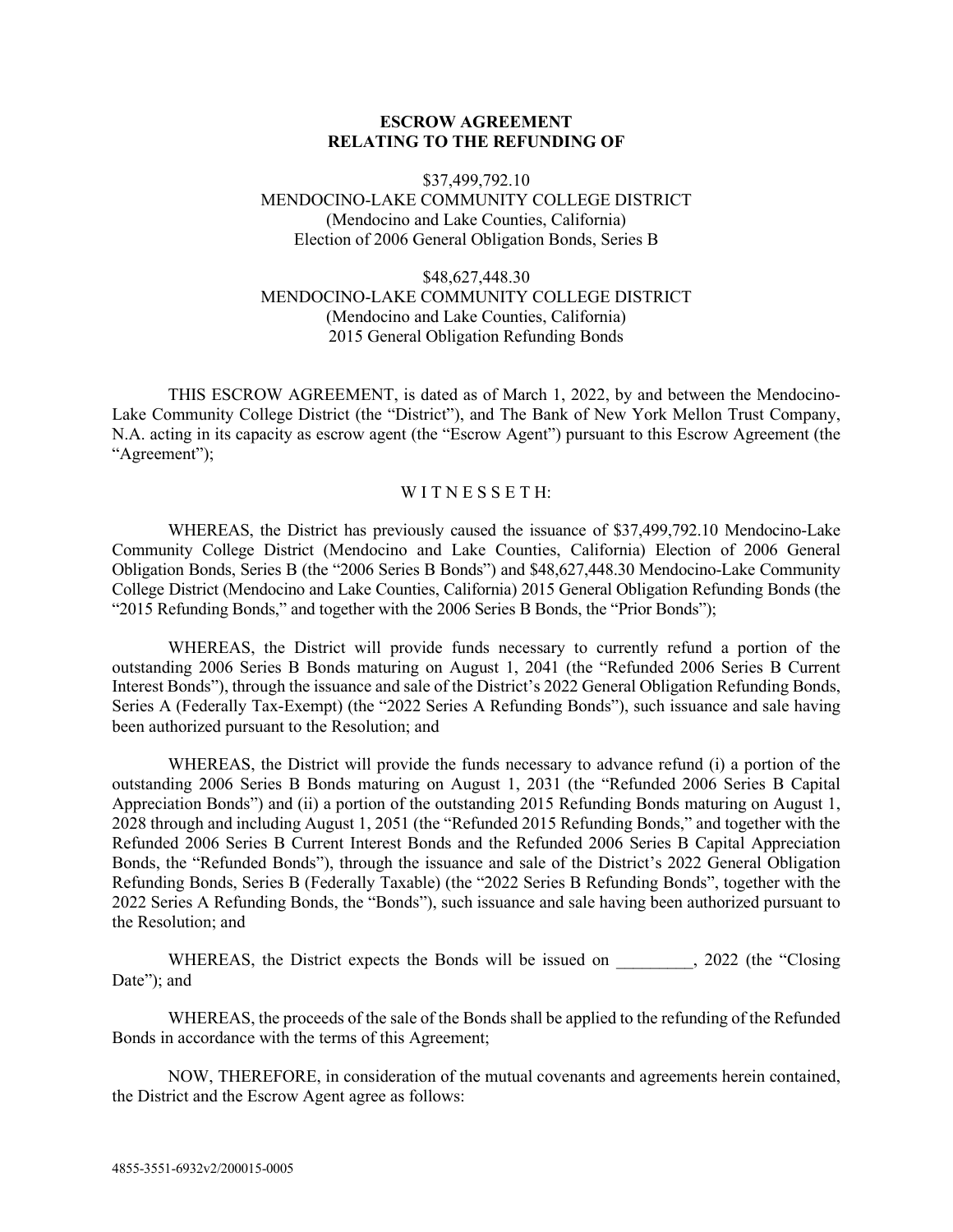### SECTION 1. Deposit of Moneys.

(a) As used herein, the term "Investment Securities" means the Investment Securities set forth in Schedule A hereto. The District hereby deposits with the Escrow Agent \$, which amount represents the net proceeds of \$  $\qquad \qquad$  of the 2022 Series A Refunding Bonds and \$  $\qquad \qquad$  of the 2022 Series B Refunding Bonds, to be held in irrevocable escrow by the Escrow Agent, separate and apart from other funds of the District and the Escrow Agent, in a fund hereby created and established and to be known as the "Mendocino-Lake Community College District 2022 General Obligation Refunding Bonds Escrow Fund" (referred to herein as the "Escrow Fund"), to be applied solely as provided in this Agreement. Such moneys are at least equal to an amount sufficient to purchase the principal amount of the Investment Securities set forth in Schedule A hereto.

(b) The Escrow Agent hereby acknowledges receipt of (i) the cash flow and yield verification report of Causey Demgen & Moore P.C., certified public accountants, dated the Closing Date (the "Verification Report"), relating to the sufficiency of the Investment Securities and cash deposited pursuant hereto to defease the Refunded Bonds, and (ii) the opinion of Stradling Yocca Carlson & Rauth, a Professional Corporation, dated the Closing Date (the "Defeasance Opinion"), with respect to the effective defeasance of the Refunded Bonds and relating to this Agreement.

SECTION 2. Use and Investment of Moneys. The Escrow Agent acknowledges receipt of the moneys described in Section 1(a) hereof and agrees:

(a) to immediately invest \$\_\_\_\_\_\_\_\_\_ of the moneys described in Section 1(a) hereof in the Investment Securities set forth in Schedule A hereto and to deposit such Investment Securities in the Escrow Fund, and to hold \$ uninvested as cash for the 2022 Series A Refunding Bonds; and

(b) to immediately invest \$\_\_\_\_\_\_\_\_ of the moneys described in Section 1(a) hereof in the Investment Securities set forth in Schedule A hereto and to deposit such Investment Securities in the Escrow Fund, and to hold \$ uninvested as cash for the 2022 Series B Refunding Bonds; and

(c) to make the payments required under Section  $3(a)$  hereof at the times set forth therein.

### SECTION 3. Payment of Refunded Bonds.

(a) Payment. As the principal of the Investment Securities set forth in Schedule A hereof and the investment income and earnings thereon are paid, and together with other monies on deposit in the Escrow Fund, the Escrow Agent shall transfer from the Escrow Fund to Bank of New York Mellon Trust Company, N.A., as paying agent for the Refunded Bonds (the "Paying Agent"), amounts sufficient to pay (i) the interest on the Refunded 2006 Series B Current Interest Bonds due on and prior to March 22, 2022, and to redeem on such date the Refunded 2006 Series B Current Interest Bonds, at a redemption price equal to 100% of the outstanding principal amount thereof, (ii) the Accreted Value of the capital appreciation Refunded 2006 Series B Capital Appreciation Bonds maturing on August 1, 2031 on August 1, 2026 at a redemption price equal to 100% of the Accreted Value of the Refunded 2006 Series B Capital Appreciation Bonds, and (iii) the interest on the Refunded 2015 Refunding Bonds due on and prior to August 1, 2025, the Accreted Value of the capital appreciation Refunded 2015 Refunding Bonds maturing on August 1, 2025 at a redemption price equal to 100% of the outstanding principal amount or Accreted Value of the Refunded 2015 Refunding Bonds, as applicable.

Such transfers shall constitute the respective payments of the principal of and interest on and Accreted Value of the Refunded Bonds, as applicable, and redemption price due from the District.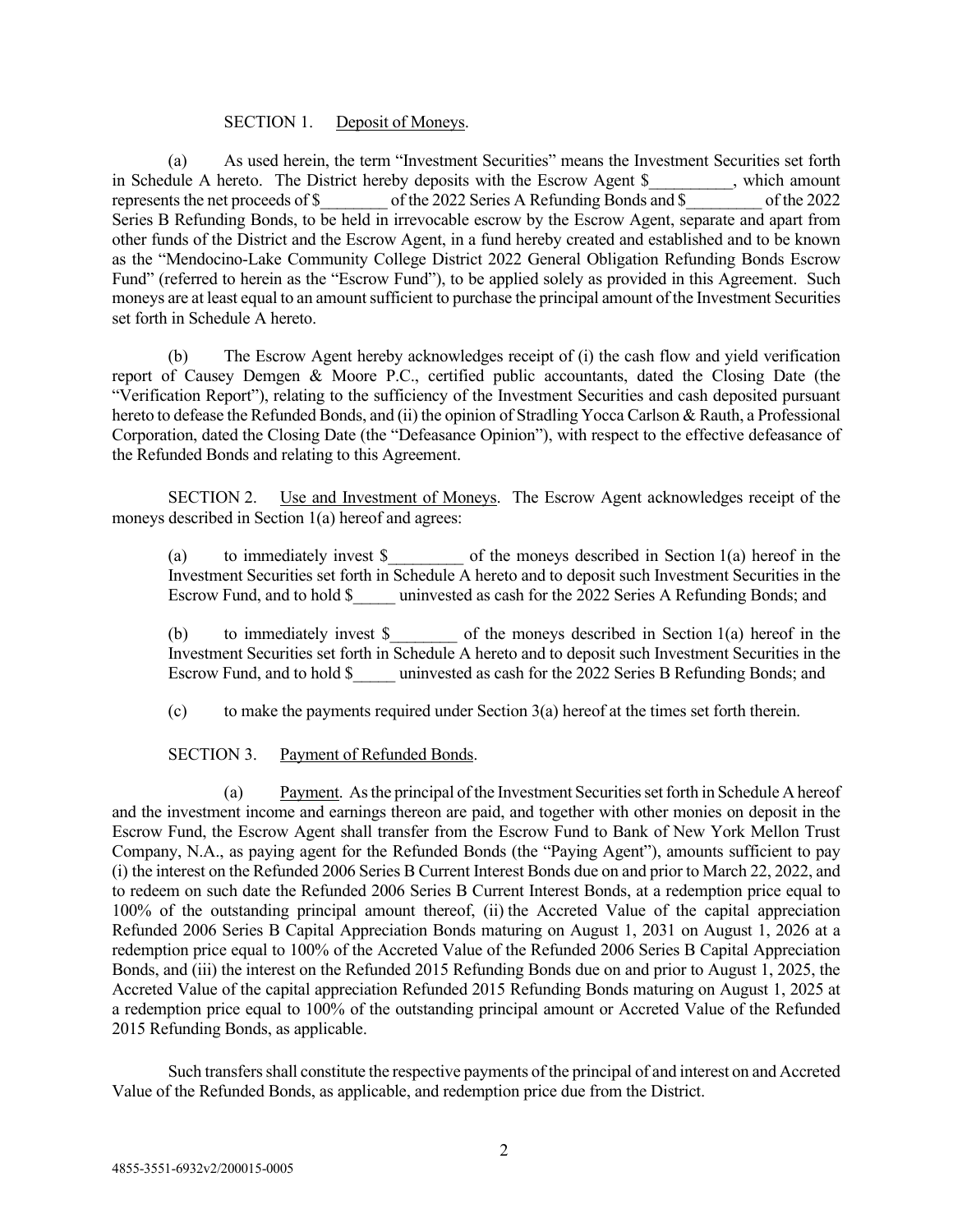(b) Unclaimed Moneys. Any moneys which remain unclaimed in the Escrow Fund for two years after the date such moneys have become due and payable hereunder shall be repaid by the Escrow Agent to the District and deposited by the District in the applicable Debt Service Fund relating to the Bonds. Any moneys remaining in the Escrow Fund established hereunder after August 1, 2026 (aside from unclaimed monies of the Refunded Bonds) which are in excess of the amount needed to pay owners of the Refunded Bonds payments of principal, interest, Accreted Value and redemption premium, if any, with respect to the Refunded Bonds or to pay any amounts owed to the Escrow Agent shall be immediately transferred by the Escrow Agent to Mendocino County, on behalf of the District for deposit into the applicable Debt Service Fund relating to the Bonds.

(c) Priority of Payments. The holders of the Refunded Bonds shall have an equal and first lien on the moneys and Investment Securities in the Escrow Fund which are allowable and sufficient to pay the Refunded Bonds until such moneys and Investment Securities are used and applied as provided in this Agreement, as verified by the Verification Report. Any cash or securities held in the Escrow Fund are irrevocably pledged only to the holders of the Refunded Bonds.

SECTION 4. Performance of Duties. The Escrow Agent agrees to perform the duties set forth herein.

SECTION 5. Reinvestment. Upon written direction of the District, the Escrow Agent may reinvest any uninvested amounts held as cash under this Agreement in noncallable nonprepayable obligations which are direct obligations issued by the United States Treasury or obligations which are unconditionally guaranteed as to full and timely payment by the United States of America provided (i) the amounts of and dates on which the anticipated transfers from the Escrow Fund to the Paying Agent for the payment of the principal of, Accreted Value of, redemption price of, and interest on the Refunded Bonds will not be diminished or postponed thereby, (ii) the Escrow Agent shall receive the unqualified opinion of nationally recognized municipal bond counsel to the effect that such reinvestment will not adversely affect the exclusion from gross income for federal income tax purposes of interest on the Refunded Bonds or the 2022 Series A Refunding Bonds, (iii) the Escrow Agent shall receive from a firm of independent certified public accountants a certification that, immediately after such reinvestment, the principal of and interest on obligations in the Escrow Fund will, together with other cash on deposit in the Escrow Fund available for such purposes, be sufficient without reinvestment to pay, when due, the principal, Accreted Value, or redemption price of and interest on the Refunded Bonds; and (iv) the Escrow Agent shall receive an opinion of nationally recognized bond counsel that such reinvestment is permissible under this Agreement.

SECTION 6. Indemnity. The District hereby assumes liability for, and hereby agrees (whether or not any of the transactions contemplated hereby are consummated) to indemnify, protect, save and keep harmless the Escrow Agent and its respective successors, assigns, agents, employees, directors, officers and servants, from and against any and all liabilities, obligations, losses, damages, penalties, claims, actions, suits, costs, expenses and disbursements (including reasonable legal fees and disbursements) of whatsoever kind and nature which may be imposed on, incurred by, or asserted against, the Escrow Agent at any time (whether or not also indemnified against the same by the District or any other person under any other agreement or instrument, but without double indemnity) in any way relating to or arising out of the execution, delivery and performance of its Agreement, the establishment hereunder of the Escrow Fund, the acceptance of the funds and securities deposited therein, the purchase of the Investment Securities, the retention of the Investment Securities or the proceeds thereof and any payment, transfer or other application of moneys or securities by the Escrow Agent in accordance with the provisions of this Agreement; provided, however, that the District shall not be required to indemnify the Escrow Agent against the Escrow Agent's own negligence or willful misconduct or the negligent or willful misconduct of the Escrow Agent's respective successors, assigns, agents and employees or the breach by the Escrow Agent of the terms of this Agreement. In no event shall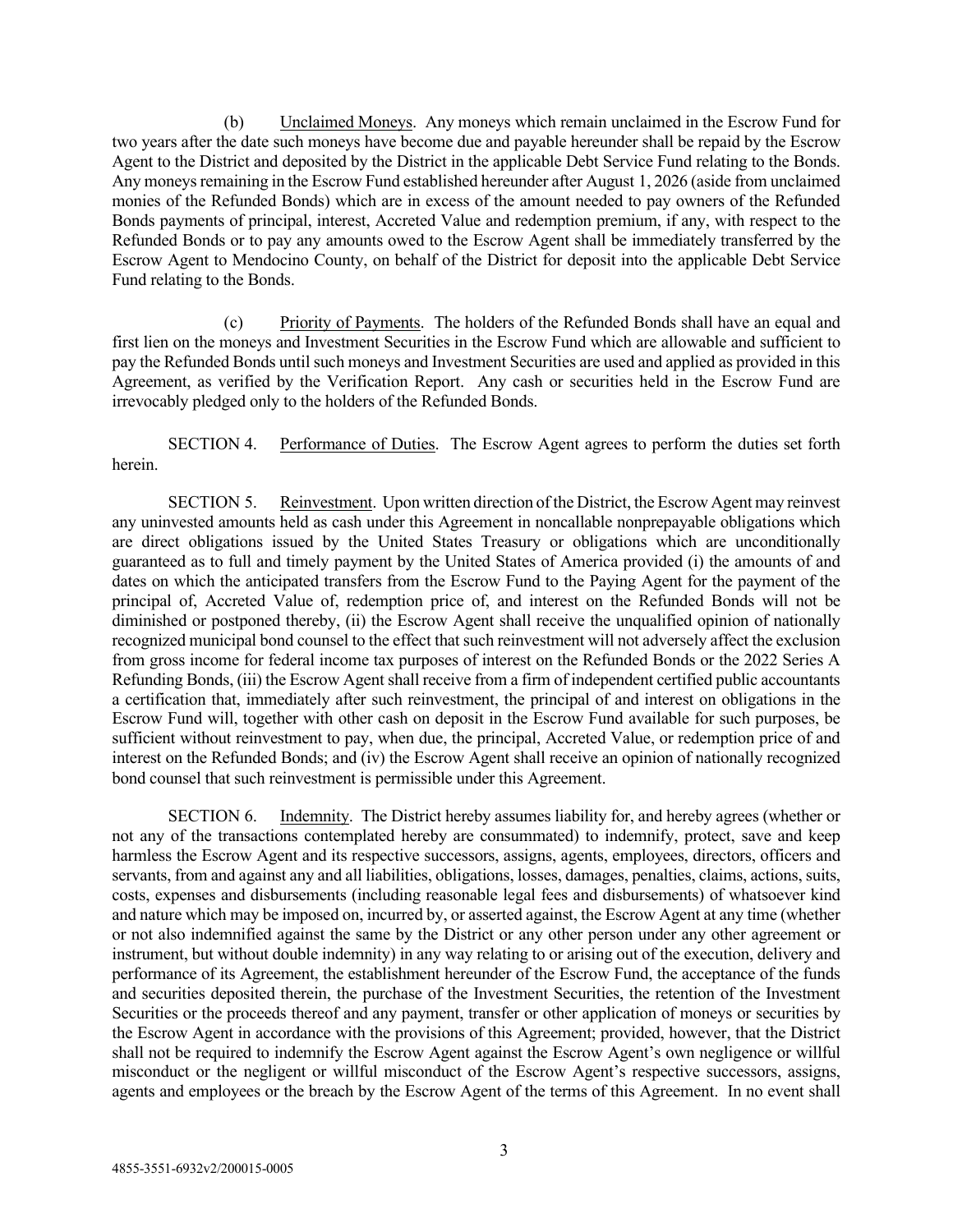the District or the Escrow Agent be liable to any person by reason of the transactions contemplated hereby other than to each other as set forth in this section. The indemnities contained in this section shall survive the termination of this Agreement and the earlier resignation or removal of the Escrow Agent.

SECTION 7. Responsibilities of the Escrow Agent. The Escrow Agent and its respective successors, assigns, agents and servants shall not be held to any personal liability whatsoever, in tort, contract or otherwise, in connection with the execution and delivery of this Agreement, the establishment of the Escrow Fund, the acceptance of the moneys or securities deposited therein, the purchase of the Investment Securities, the retention of the Investment Securities or the proceeds thereof, the sufficiency of the Investment Securities to accomplish the refunding and defeasance of the Refunded Bonds or any payment, transfer or other application of moneys or obligations by the Escrow Agent in accordance with the provisions of this Agreement or by reason of any non-negligent act, non-negligent omission or non-negligent error of the Escrow Agent made in good faith in the conduct of its duties. The recitals of fact contained in the "whereas" clauses herein shall be taken as the statements of the District and the Escrow Agent assumes no responsibility for the correctness thereof. The Escrow Agent makes no representation as to the sufficiency of the Investment Securities to accomplish the refunding and defeasance of the Refunded Bonds or to the validity of this Agreement as to the District and, except as otherwise provided herein, the Escrow Agent shall incur no liability with respect thereto. The Escrow Agent shall not be liable in connection with the performance of its duties under this Agreement except for its own negligence, willful misconduct or default, and the duties and obligations of the Escrow Agent shall be determined by the express provisions of this Agreement. The Escrow Agent may consult with counsel, who may or may not be counsel to the District, and in reliance upon the written opinion of such counsel shall have full and complete authorization and protection with respect to any action taken, suffered or omitted by it in good faith in accordance therewith. Whenever the Escrow Agent shall deem it necessary or desirable that a matter be proved or established prior to taking, suffering, or omitting any action under this Agreement, such matter may be deemed to be conclusively established by a certificate signed by an authorized officer of the District.

The District acknowledges that to the extent regulations of the Comptroller of the Currency or other applicable regulatory entity grant the District the right to receive brokerage confirmations of security transactions as they occur, the District specifically waives receipt of such confirmations to the extent permitted by law. The Escrow Agent will furnish the District periodic cash transaction statements which include detail for all investment transactions made by the Escrow Agent hereunder.

SECTION 8. Substitution of Investment Securities. At the written request of the District and upon compliance with the conditions hereinafter set forth, the Escrow Agent shall have the power to sell, transfer, request the redemption or otherwise dispose of some or all of the Investment Securities in the Escrow Fund and to substitute noncallable nonprepayable obligations (the "Substitute Investment Securities") constituting direct obligations issued by the United States Treasury or obligations which are unconditionally guaranteed as to full and timely payment by the United States of America. The foregoing may be effected only if: (i) the substitution of Substitute Investment Securities for the Investment Securities (or Substitute Investment Securities) occurs simultaneously; (ii) the amounts of and dates on which the anticipated transfers from the Escrow Fund to the Paying Agent for the payment of the principal, Accreted Value, and/or redemption price of and/or interest on the Refunded Bonds will not be diminished or postponed thereby; (iii) the Escrow Agent shall receive the unqualified opinion of nationally recognized bond counsel to the effect that such disposition and substitution would not adversely affect the exclusion from gross income for federal income tax purposes of interest on the Refunded Bonds or the 2022 Series A Refunding Bonds, and that the conditions of this Section 8 as to the disposition and substitution have been satisfied and that the substitution is permitted by this Agreement; and (iv) the Escrow Agent shall receive from a firm of independent certified public accountants a certification that, immediately after such transaction, the principal of and interest on the Substitute Investment Securities in the Escrow Fund will, together with other cash on deposit in the Escrow Fund available for such purpose, be sufficient without reinvestment to pay, when due, the principal, Accreted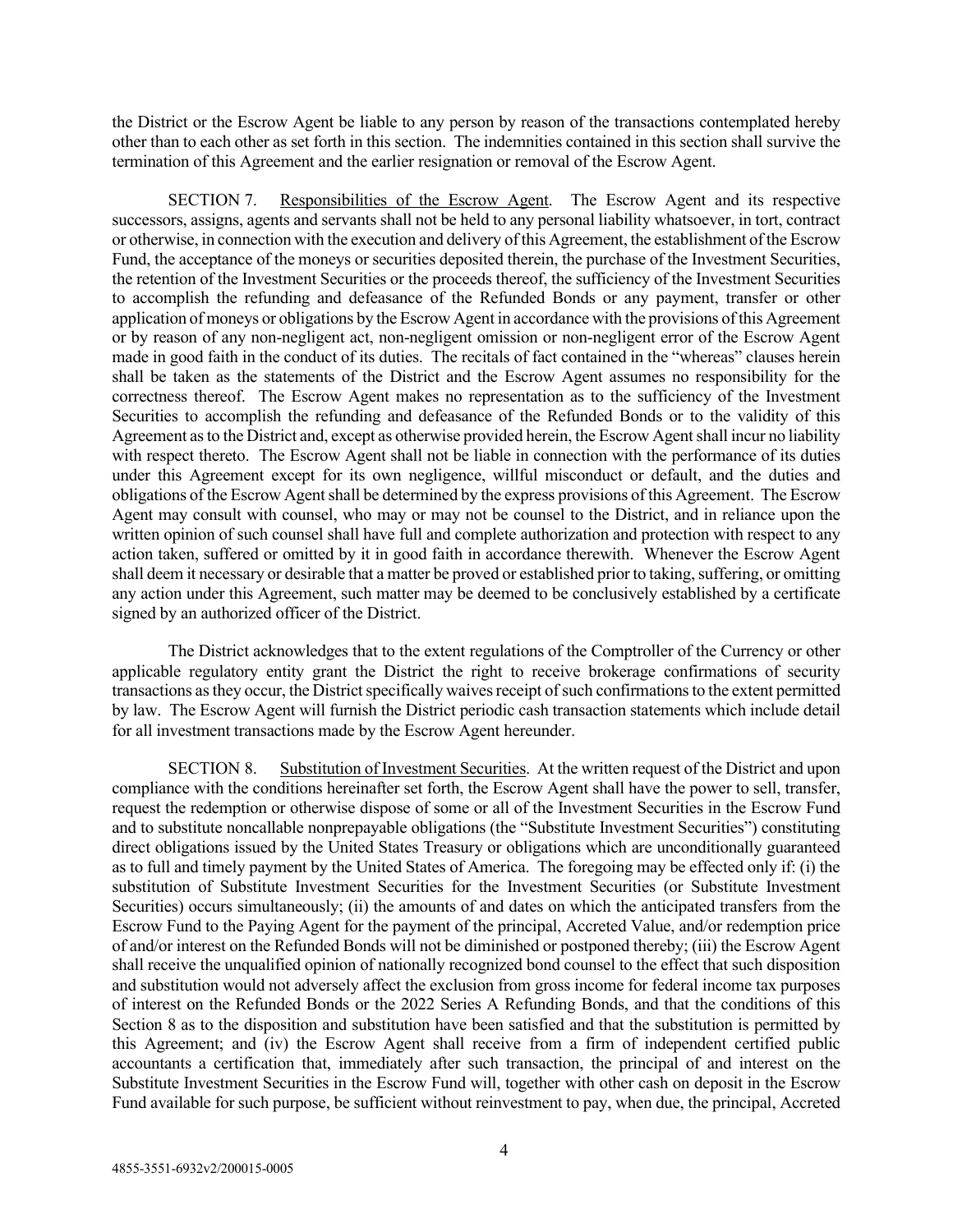Value or redemption price of and interest on the Refunded Bonds. Any cash from the sale of Investment Securities (including U.S. Treasury Securities) received from the disposition and substitution of Substitute Investment Securities pursuant to this Section 8 to the extent such cash will not be required, in accordance with this Agreement, and as demonstrated in the certification described in subsection  $(iv)$  above, at any time for the payment when due of the principal, Accreted Value, or redemption price of or interest on the Refunded Bonds shall be paid to the District as received by the Escrow Agent free and clear of any trust, lien, pledge or assignment securing such Bonds or otherwise existing under this Agreement. Any other substitution of securities in the Escrow Fund not described in the previous sentence must satisfy the requirements of this Section 8. In no event shall the Escrow Agent invest or reinvest moneys held under this Agreement in mutual funds or unit investment trusts.

### SECTION 9. Irrevocable Instructions as to Notice; Termination of Obligations.

(a) The Paying Agent acknowledges that it has provided timely conditional notice of the redemption of the Refunded 2006 Series B Current Interest Bonds pursuant to the Instructions and Conditional Call Notice to the Paying Agent, dated February 17, 2022; and

(b) The Escrow Agent agrees that it shall provide timely notices of redemption of the Refunded 2006 Series B Capital Appreciation Bonds and Refunded 2015 Refunding Bonds, pursuant to the Irrevocable Instructions and Request to Escrow Agent attached hereto as Schedule B; and

(c) The Escrow Agent hereby acknowledges that upon the funding of the Escrow Fund as provided in Section 1(a) hereof and the simultaneous purchase of the Investment Securities as provided in Section 2 hereof, and the receipt of the Defeasance Opinion and the Verification Report described in Section 1(b) of this Agreement, then the Refunded Bonds shall be deemed paid in accordance with their respective terms of each series of the Refunded Bonds and all obligations of the District with respect to each series of the Refunded Bonds shall cease and terminate, except only the obligation to make payments therefor from the monies provided for hereunder.

(d) The Escrow Agent is hereby instructed to (i) file notices of defeasance of the Refunded Bonds with the Municipal Securities Rulemaking Board (the "MSRB") (which is located at http://emma.msrb.org/), and (ii) provide, as soon as practicable, but no later than 10 days after the date Closing Date, notice to the holders of the Refunded Bonds (in the form annexed hereto as Schedule B) that the deposit of Investment Securities and moneys has been made with the Escrow Agent and that it has received a Verification Report verifying that the projected withdrawals from such escrow have been calculated to be adequate to pay the principal or redemption price of and the interest on said Refunded Bonds outstanding as such become due or are subject to redemption.

SECTION 10. Amendments. This Agreement is made for the benefit of the District and the holders from time to time of the Refunded Bonds and it shall not be repealed, revoked, altered or amended without the written consent of all such holders, the Escrow Agent and the District; provided, however, but only after the receipt by the Escrow Agent of an opinion of nationally recognized bond counsel that the exclusion from gross income of interest on the Refunded Bonds and the 2022 Series A Refunding Bonds will not be adversely affected for federal income tax purposes, that the District and the Escrow Agent may, without the consent of, or notice to, such holders, amend this Agreement or enter into such agreements supplemental to this Agreement as shall not materially adversely affect the rights of such holders and as shall not be inconsistent with the terms and provisions of this Agreement for any one or more of the following purposes: (i) to cure any ambiguity or formal defect or omission in this Agreement; (ii) to grant to, or confer upon, the Escrow Agent for the benefit of the holders of the Refunded Bonds any additional rights, remedies, powers or authority that may lawfully be granted to, or conferred upon, such holders or the Escrow Agent; and (iii) to include under this Agreement additional funds, securities or properties. The Escrow Agent shall be entitled to rely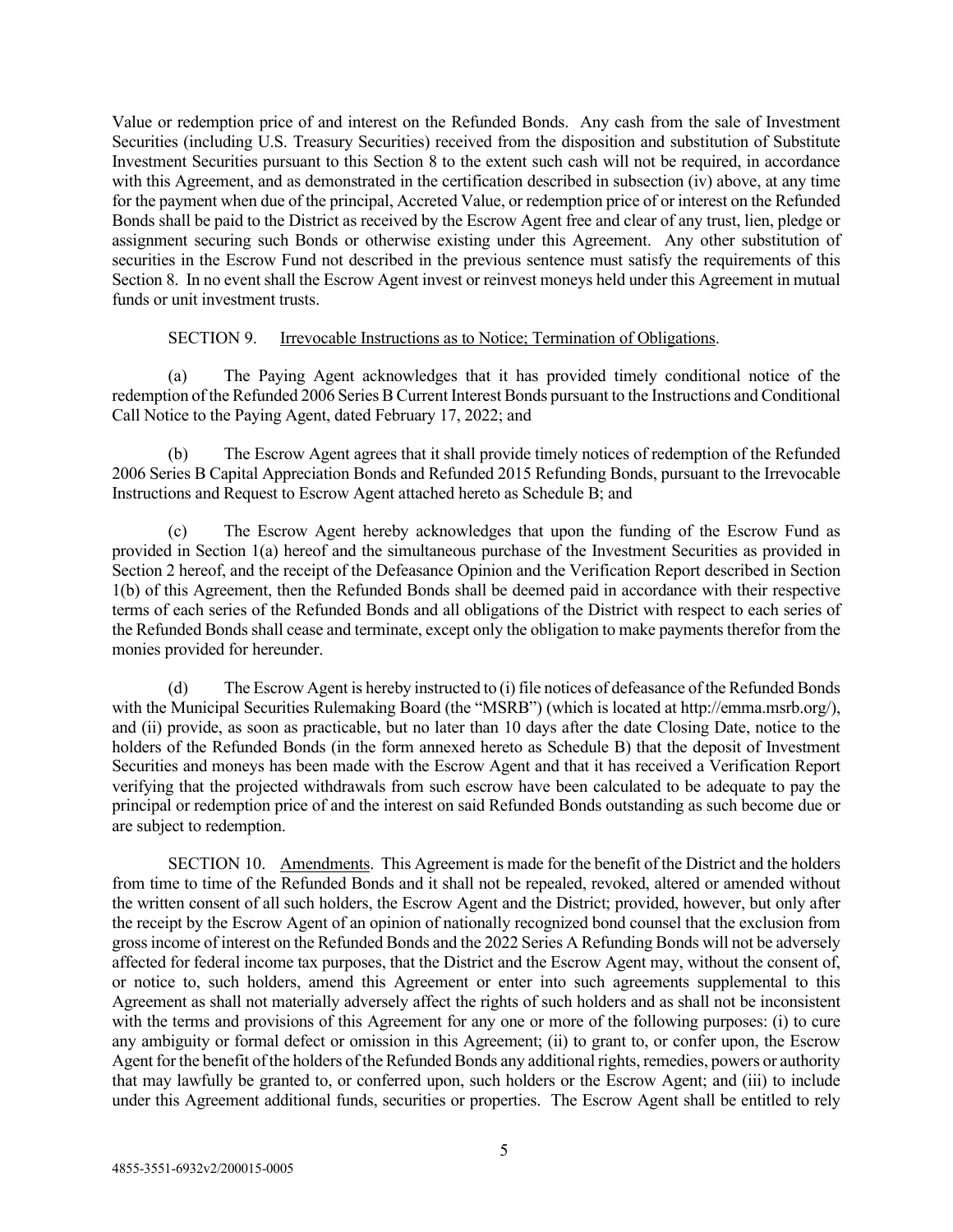conclusively upon an unqualified opinion of nationally recognized bond counsel with respect to compliance with this Section 10, including the extent, if any, to which any change, modification, addition or elimination affects the rights of the holders of the Refunded Bonds or that any instrument executed hereunder complies with the conditions and provisions of this Section 10. In the event of any conflict with respect to the provisions of this Agreement, this Agreement shall prevail and be binding.

SECTION 11. Term. This Agreement shall commence upon its execution and delivery and shall terminate on the later to occur of either (i) the date upon which the Refunded Bonds have been paid in accordance with this Agreement or (ii) the date upon which no unclaimed moneys remain on deposit with the Escrow Agent pursuant to Section 3(b) of this Agreement.

SECTION 12. Compensation. The Escrow Agent shall receive its reasonable fees and expenses as previously agreed to; provided, however, that under no circumstances shall the Escrow Agent be entitled to any lien nor will it assert a lien whatsoever on any moneys or obligations in the Escrow Fund for the payment of fees and expenses for services rendered by the Escrow Agent under this Agreement.

### SECTION 13. Resignation or Removal of Escrow Agent.

(a) The Escrow Agent may resign by giving notice in writing to the District, a copy of which shall be sent to DTC. The Escrow Agent may be removed (1) by (i) filing with the District an instrument or instruments executed by the holders of at least 51% in aggregate principal amount of the Refunded Bonds then remaining unpaid, (ii) sending notice at least 60 days prior to the effective date of said removal to DTC, and (iii) the delivery of a copy of the instruments filed with the District to the Escrow Agent or (2) by a court of competent jurisdiction for failure to act in accordance with the provisions of this Agreement upon application by the District or the holders of 51% in aggregate principal amount of the Refunded Bonds then remaining unpaid.

(b) If the position of Escrow Agent becomes vacant due to resignation or removal of the Escrow Agent or any other reason, a successor Escrow Agent may be appointed by the District. The holders of a majority in principal amount of the Refunded Bonds then remaining unpaid may, by an instrument or instruments filed with the District, appoint a successor Escrow Agent who shall supersede any Escrow Agent theretofore appointed by the District. If no successor Escrow Agent is appointed by the District or the holders of such Refunded Bonds then remaining unpaid, within 45 days after any such resignation or removal, the holder of any such Refunded Bond or any retiring Escrow Agent may apply to a court of competent jurisdiction for the appointment of a successor Escrow Agent. The responsibilities of the Escrow Agent under this Escrow Agreement will not be discharged until a new Escrow Agent is appointed and until the cash and investments held under this Escrow Agreement are transferred to the new Escrow Agent.

SECTION 14. Severability. If any one or more of the covenants or agreements provided in this Agreement on the part of the District or the Escrow Agent to be performed should be determined by a court of competent jurisdiction to be contrary to law, such covenants or agreements shall be null and void and shall be deemed separate from the remaining covenants and agreements herein contained and shall in no way affect the validity of the remaining provisions of this Agreement.

SECTION 15. Counterparts. This Agreement may be executed in several counterparts, all or any of which shall be regarded for all purposes as one original and shall constitute and be but one and the same instrument.

SECTION 16. Governing Law. This Agreement shall be construed under the laws of the State of California.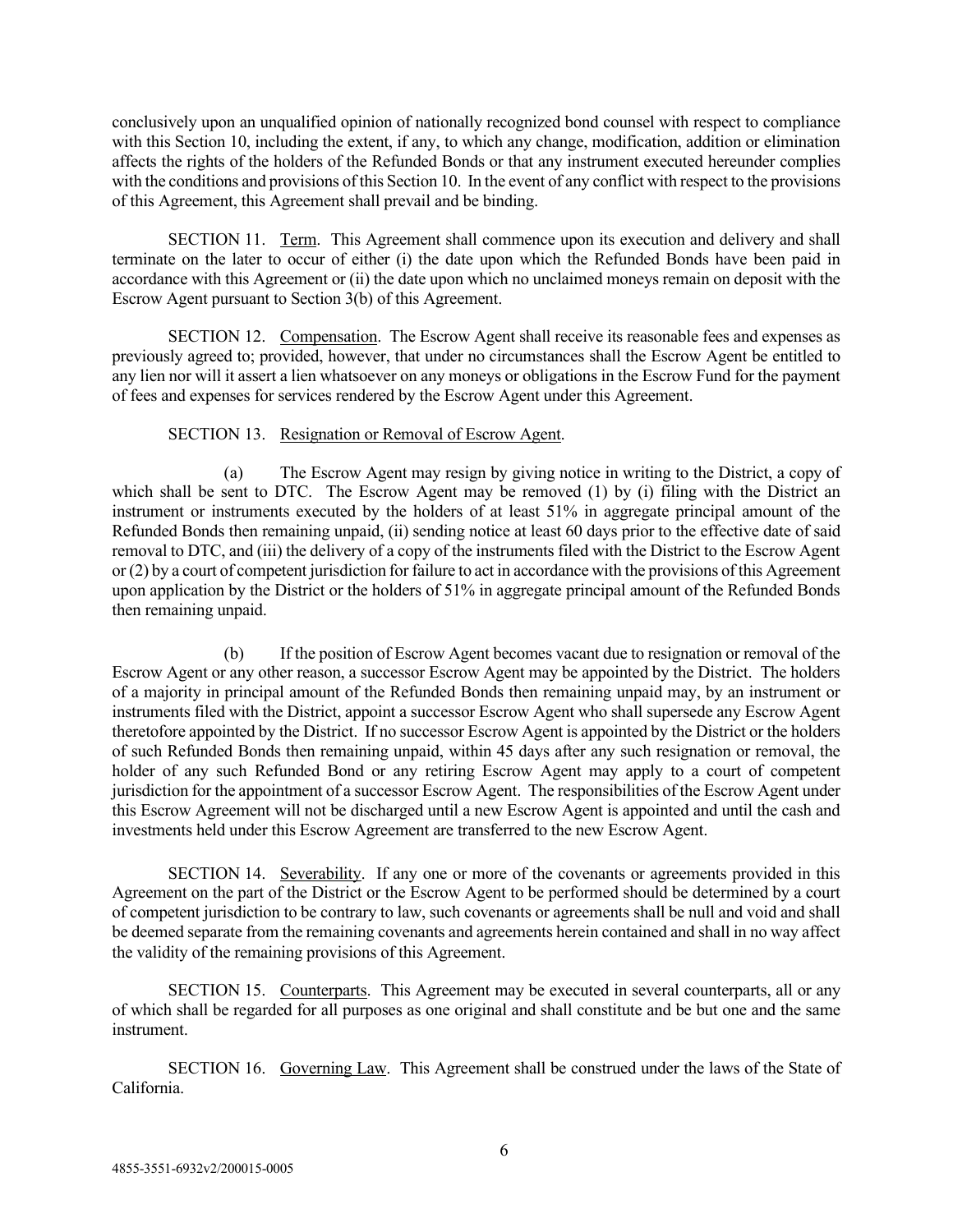SECTION 17. Holidays. If the date for making any payment or the last date for performance of any act or the exercising of any right, as provided in this Agreement, shall be a legal holiday or a day on which banking institutions in the city in which is located the principal office of the Escrow Agent are authorized by law to remain closed, such payment may be made or act performed or right exercised on the next succeeding day not a legal holiday or a day on which such banking institutions are authorized by law to remain closed, with the same force and effect as if done on the nominal date provided in this Agreement, and no interest shall accrue for the period after such nominal date.

SECTION 18. Assignment. This Agreement shall not be assigned by the Escrow Agent or any successor thereto without the prior written consent of the District, except as provided for in Section 20 hereof.

SECTION 19. Rating Agency. The District agrees to send to Moody's Investors Service, 7 World Trade Center at 250 Greenwich Street, New York, New York, 10007, prior notice of each amendment entered into pursuant to Section 10 hereof and a copy of such proposed amendment, and to forward a copy (as soon as possible) of (i) each amendment hereto entered into pursuant to Section 10 hereof, and (ii) any action relating to severability or contemplated by Section 14 hereof.

SECTION 20. Reorganization of Escrow Agent. Notwithstanding anything to the contrary contained in this Agreement, any company into which the Escrow Agent may be merged or converted or with which it may be consolidated or any company resulting from any merger, conversion or consolidation to which the Escrow Agent is a party, or any company to which the Escrow Agent may sell or transfer all or substantially all of its corporate trust business shall be the successor to the Escrow Agent without execution or filing of any paper or any paper or further act, if such company is eligible to serve as Escrow Agent.

[REMAINDER OF PAGE LEFT BLANK]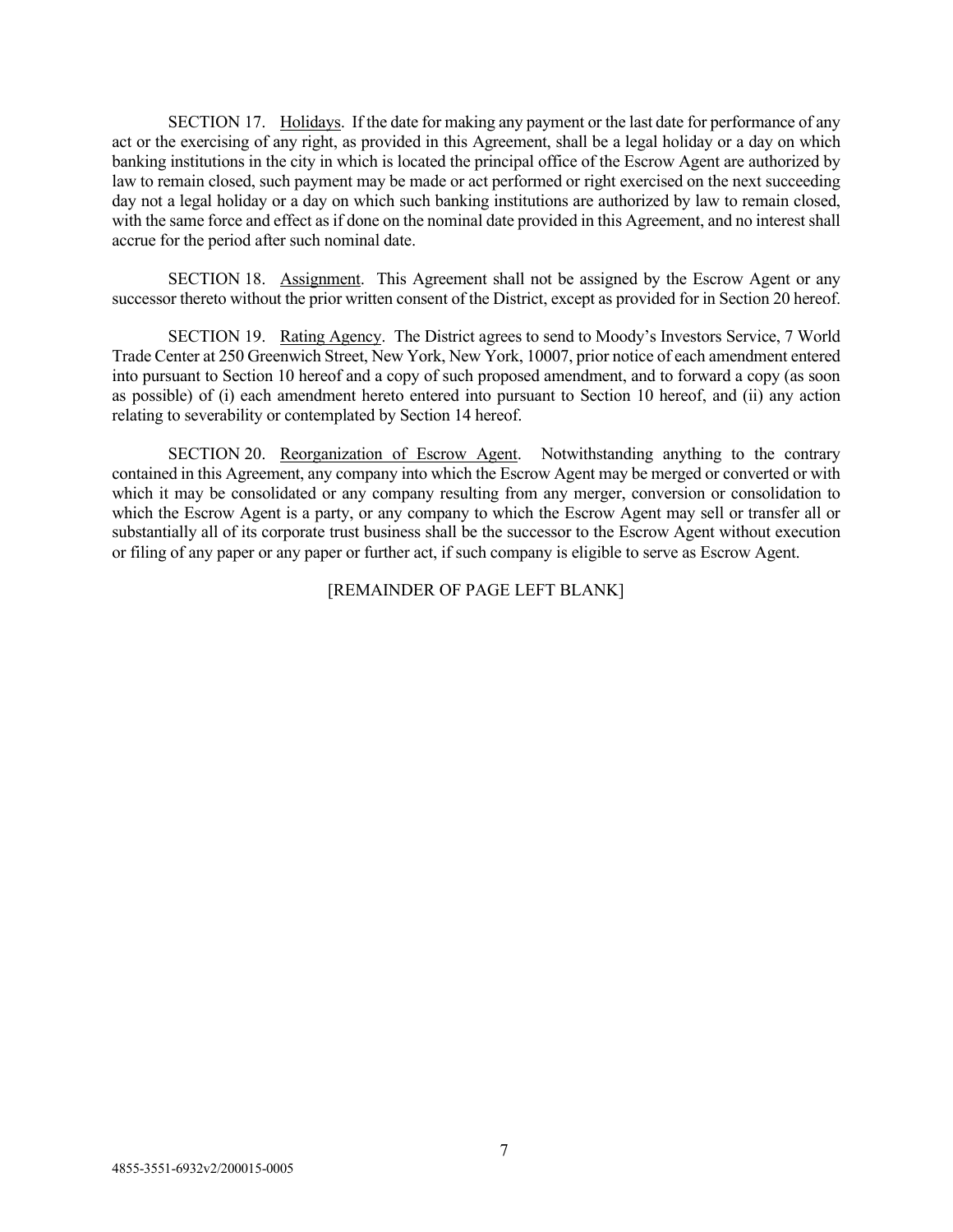IN WITNESS WHEREOF, the parties hereto have caused this Agreement to be executed by their duly authorized officers as of the day and year first above written.

### MENDOCINO-LAKE COMMUNITY COLLEGE DISTRICT

By:

Eileen Cichocki Assistant Superintendent/Vice President of Administrative Services

THE BANK OF NEW YORK MELLON TRUST COMPANY, N.A., as Escrow Agent

By:

Authorized Officer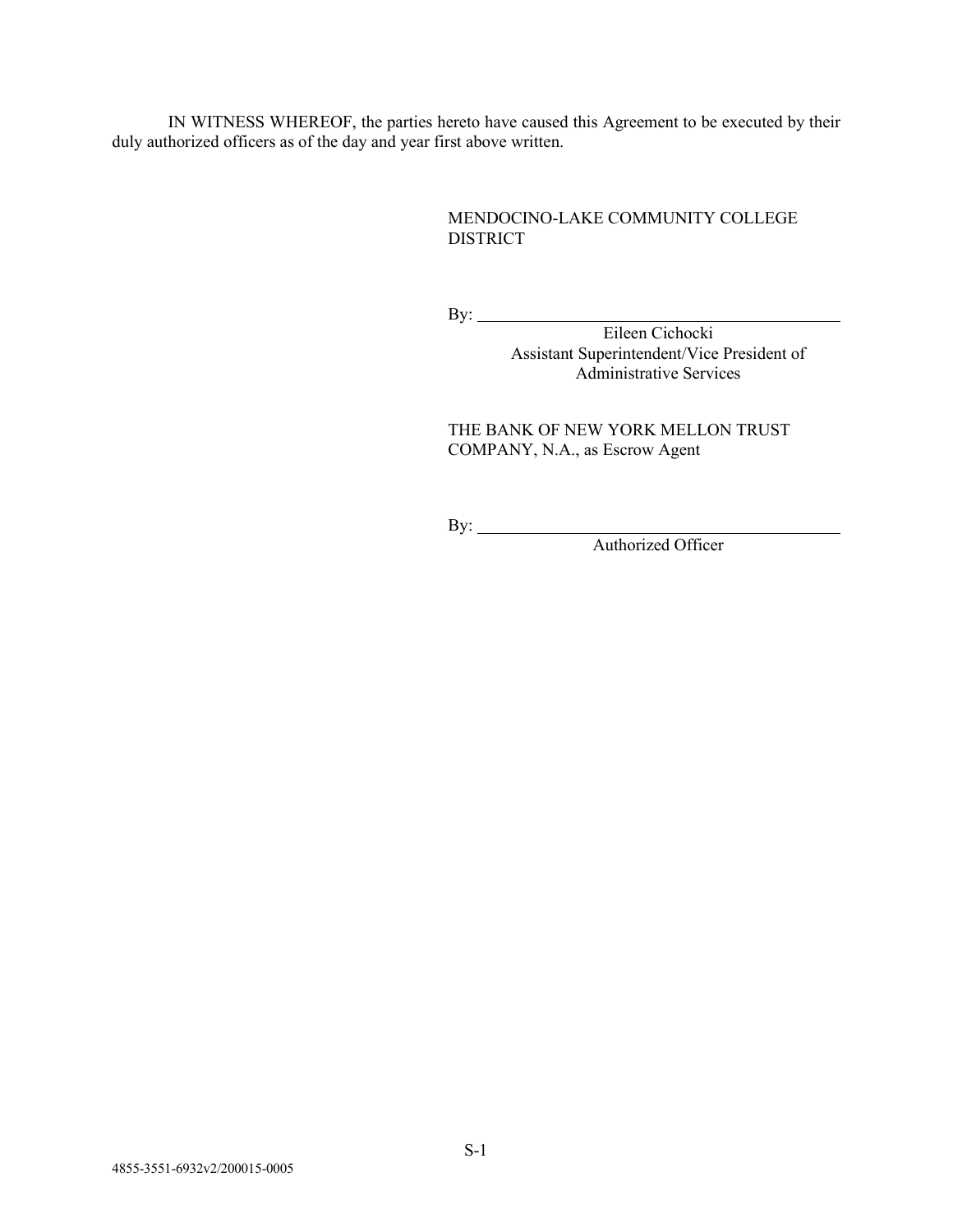# **SCHEDULE A**

"Investment Securities" are defined to be and shall be the securities listed in Exhibit A-2 to the Verification Report, and as further shown below.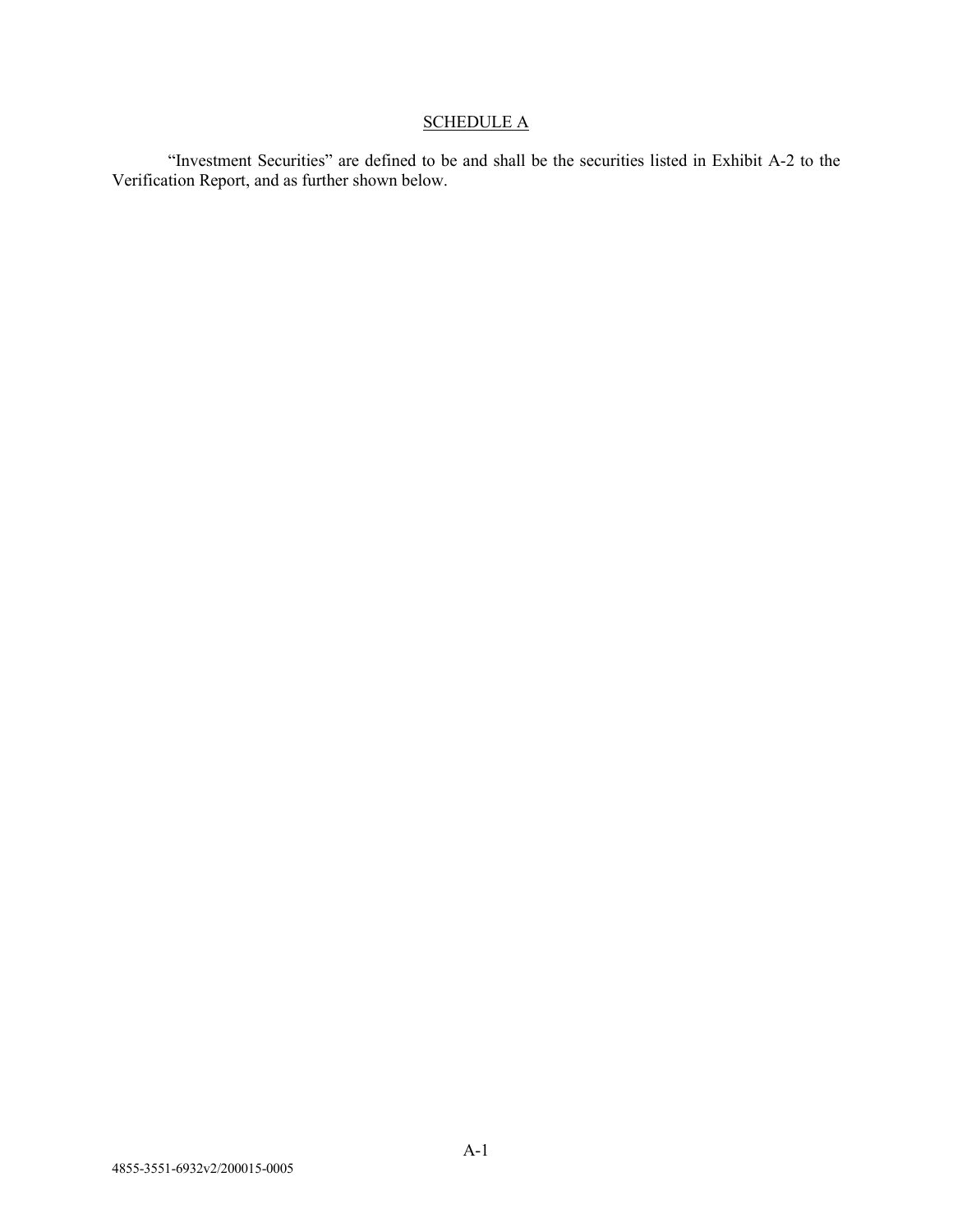#### SCHEDULE B

### IRREVOCABLE INSTRUCTIONS AND REQUEST TO ESCROW AGENT

\_\_\_\_\_\_\_\_, 2022

The Bank of New York Mellon Trust Company, N.A. 601 Travis Street, 16th Floor Houston, TX 77002

### \$37,499,792.10 MENDOCINO-LAKE COMMUNITY COLLEGE DISTRICT (Mendocino and Lake Counties, California) Election of 2006 General Obligation Bonds, Series B

### \$48,627,448.30 MENDOCINO-LAKE COMMUNITY COLLEGE DISTRICT (Mendocino and Lake Counties, California) 2015 General Obligation Refunding Bonds

Ladies and Gentlemen:

As Escrow Agent pursuant to that certain escrow agreement (the "Escrow Agreement"), dated as of March 1, 2022, by and between the Mendocino-Lake Community College District (the "District") and The Bank of New York Mellon Trust Company, N.A., as escrow agent, with respect to the outstanding (i) Mendocino-Lake Community College District (Mendocino and Lake Counties, California) Election of 2006 General Obligation Bonds, Series B, maturing on August 1, 2041 (the "Refunded 2006 Series B Current Interest Bonds"); (ii) capital appreciation maturity of the Mendocino-Lake Community College District (Mendocino and Lake Counties, California) Election of 2006 General Obligation Bonds, Series B, maturing on August 1, 2031 (the "Refunded 2006 Series B Capital Appreciation Bonds"); and (iii) Mendocino-Lake Community College District (Mendocino and Lake Counties, California) 2015 General Obligation Refunding Bonds, maturing on August 1, 2028 through and including August 1, 2051 (the "Refunded 2015 Refunding Bonds," and together with the Refunded 2006 Series B Current Interest Bonds and the Refunded 2006 Series B Capital Appreciation Bonds, the "Refunded Bonds"), you are hereby notified of the irrevocable election of the District to redeem the Refunded 2006 Series B Current Interest Bonds on March 22, 2022 at a price of 100% of the principal amount thereof, the Refunded 2006 Series B Capital Appreciation Bonds on August 1, 2026 at a price of 100% of the Accreted Value thereof as of August 1, 2026, the Refunded 2015 Refunding Bonds on August 1, 2025 at a price of 100% of the principal amount or Accreted Value thereof, as applicable, as of August 1, 2025.

You are hereby irrevocably instructed to give, as provided in the resolutions of the District authorizing the issuances of each series of the Refunded Bonds, notices of redemption of such principal amounts of said Refunded Bonds as are scheduled to be redeemed prior to maturity to the extent such Refunded Bonds have not been otherwise redeemed or purchased by the Escrow Agent prior to such date. Such notices shall substantially be in the forms annexed hereto as Exhibit X. The conditional call notice of the redemption of the Refunded 2006 Series B Current Interest Bonds has already been provided pursuant to the Instructions and Conditional Call Notice, dated February 17, 2022.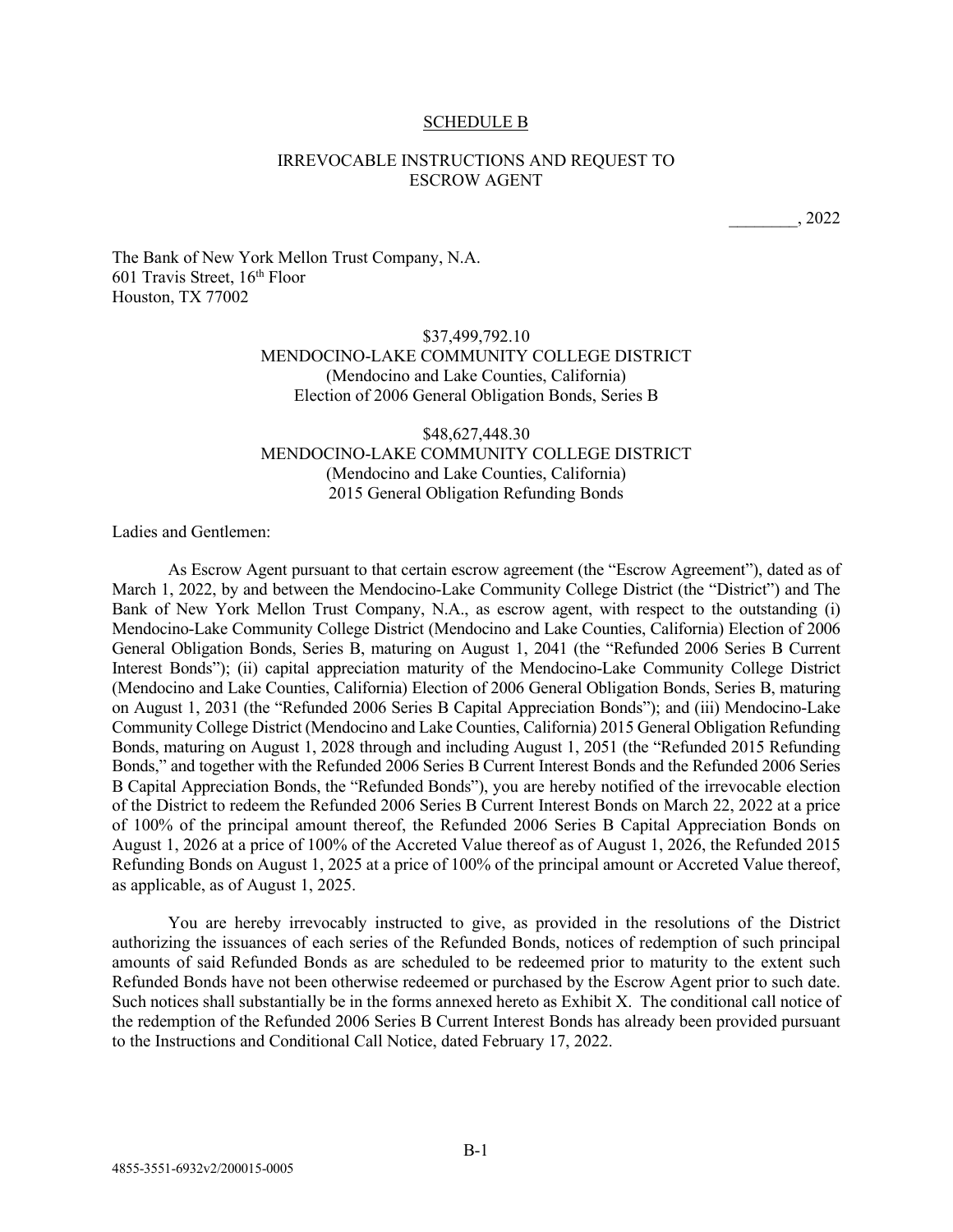You are further hereby irrevocably instructed to file, within 10 business days of the date hereof, notices of defeasance of the Refunded Bonds with the Municipal Securities Rulemaking Board, which can be found at<http://emma.msrb.org/>

Finally, you are hereby irrevocably instructed to provide, as soon as practicable, notices to the holders of each series of the Refunded Bonds (substantially in the forms annexed hereto as Exhibit Y) that the deposit of investment securities and moneys has been made with you as such Escrow Agent and that you have received a verification report verifying that the projected withdrawals from such escrow have been calculated to be adequate to pay the principal or redemption price of and the interest on said Refunded Bonds outstanding as such become due or are subject to redemption.

### MENDOCINO-LAKE COMMUNITY COLLEGE DISTRICT

By:

Eileen Cichocki Assistant Superintendent/Vice President of Administrative Services

Receipt acknowledged and consented to:

THE BANK OF NEW YORK MELLON TRUST COMPANY, N.A., as Escrow Agent

By:

Authorized Officer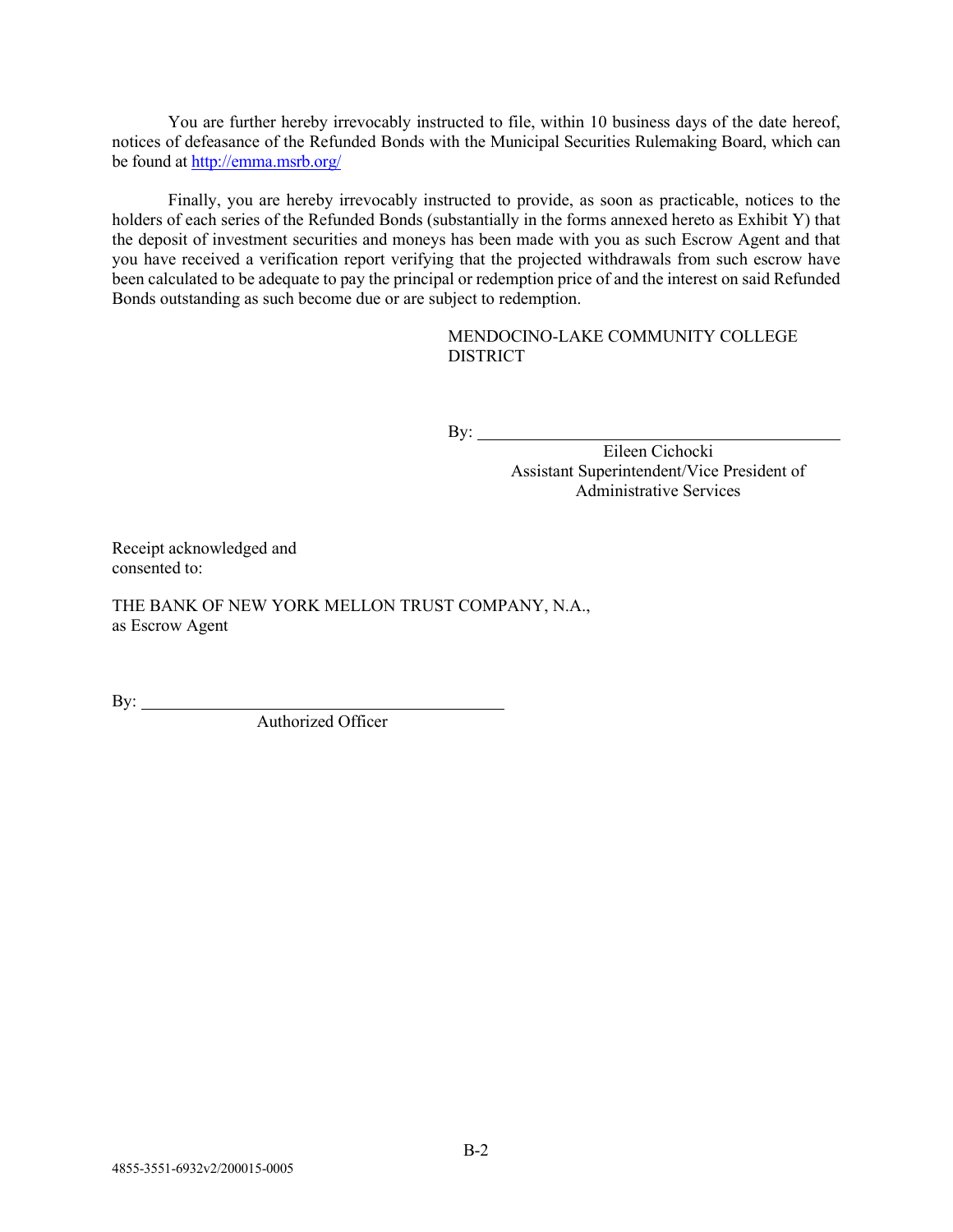#### EXHIBIT X

#### **Notice of Redemption**

### **\$37,499,792.10 MENDOCINO-LAKE COMMUNITY COLLEGE DISTRICT (Mendocino and Lake Counties, California) Election of 2006 General Obligation Bonds, Series B**

#### **Original Issue Date: August 16, 2011**

|                 |           |                       | <b>Accreted Value</b>  |           |                    |
|-----------------|-----------|-----------------------|------------------------|-----------|--------------------|
|                 | Accretion | <b>Denominational</b> | as of                  |           |                    |
| <b>Maturity</b> | Rate      | Amount                | <b>Redemption Date</b> | $CIISIP*$ | <b>Bond Number</b> |
| August 1, 2031  | 5.600%    | \$1,186,286.40        | \$1,560,000            | 58661PCB6 | CAB No. 3          |

NOTICE IS HEREBY GIVEN to the holders of the outstanding \$37,499,792.10 Mendocino-Lake Community College District (Mendocino and Lake Counties, California) Election of 2006 General Obligation Bonds, Series B, maturing on August 1, 2031, that all of such bonds, as identified above, have been called for redemption prior to maturity on August 1, 2026 (the "Redemption Date") in accordance with their terms at a redemption price of 100% of the conversion value thereof (the "Redemption Price"). The source of the funds to be used for such redemption is the principal of and interest on investment securities heretofore deposited with The Bank of New York Mellon Trust Company, N.A. as Escrow Agent, together with moneys heretofore deposited with the Escrow Agent and held as cash.

Interest on the Refunded Bonds and the Redemption Price shall become due and payable on the Redemption Date, and after such date interest on such Refunded Bonds shall cease to accrete and be payable.

Holders of the Refunded Bonds will receive payment of the Redemption Price to which they are entitled upon presentation and surrender thereof at the designated corporate trust office of The Bank of New York Mellon Trust Company, N.A. in the following manner:

| <b>First Class/Registered/Certified Mail</b> | <b>Express Delivery Only</b>  | <b>By Hand Delivery Only</b>                   |
|----------------------------------------------|-------------------------------|------------------------------------------------|
| The Bank of New York Mellon                  | The Bank of New York Mellon   | The Bank of New York Mellon                    |
| Trust Company, N.A.                          | Trust Company, N.A.           | Trust Company, N.A.                            |
| Global Corporation Trust                     | Global Corporate Trust        | Global Corporate Trust                         |
| P.O. Box 396                                 | 111 Sanders Creek Parkway     | Corporate Trust Window                         |
| East Syracuse, New York 13057                | East Syracuse, New York 13057 | 101 Barclay Street, 1 <sup>st</sup> Floor East |
|                                              |                               | New York, New York 10286                       |

Bondholders presenting their Certificates in person for same day payment **must** surrender their bond(s) by 1:00 PM on the Redemption Date and a check will be available for pickup after 2:00PM. Checks not picked up by 4:30PM will be mailed out to the bondholder via first class mail. If payment of the redemption price is to be made to the registered owner of the Bond, you are not required to endorse the Bond to collect the redemption price. Interest on the principal amount designated to be redeemed shall cease to accrete on and after the Redemption Date.

**IMPORTANT NOTICE:** Federal law requires the Paying Agent to withhold taxes at the applicable rate from the payment if an IRS Form W-9 or applicable IRS Form W-8 is not provided. Please visit www.irs.gov for additional information on the tax forms and instructions.

\*Neither the Mendocino-Lake Community College District nor the Paying Agent shall be held responsible for the selection or use of the CUSIP number, nor is any representation made as to its correctness as shown in the Redemption Notice. It is included solely for convenience of the Holders.

#### **By THE BANK OF NEW YORK MELLON TRUST COMPANY, N.A.**

#### **as Paying Agent**

Date: , 2022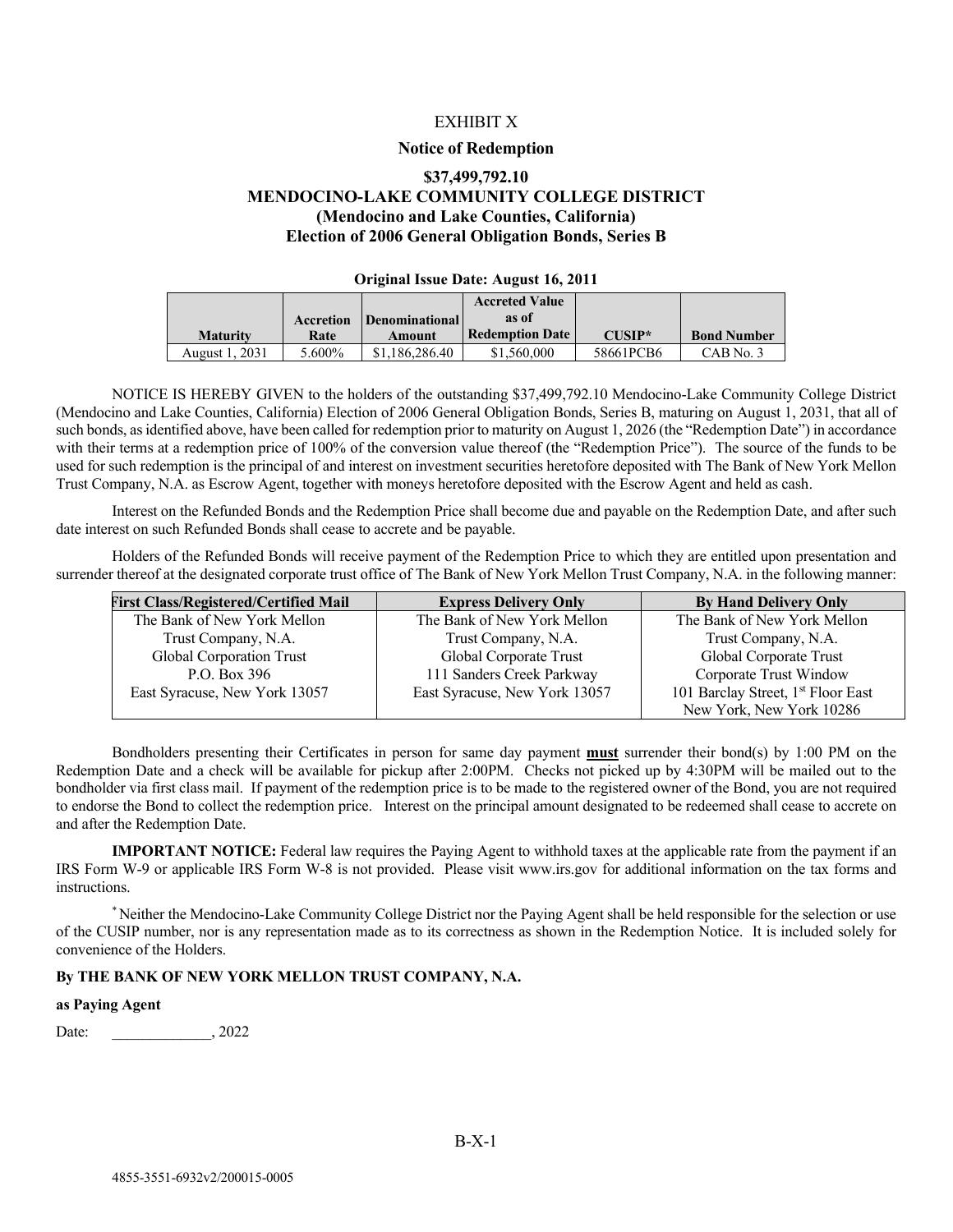#### **Notice of Redemption**

### **\$48,627,448.30 MENDOCINO-LAKE COMMUNITY COLLEGE DISTRICT (Mendocino and Lake Counties, California) 2015 General Obligation Refunding Bonds**

| <b>Maturity</b><br>(August 1) | Rate   | Original<br><b>Principal</b><br>Amount | Principal<br><b>Amount to be</b><br>Redeemed | $CIISIP*$ | <b>Bond Number</b> |
|-------------------------------|--------|----------------------------------------|----------------------------------------------|-----------|--------------------|
| 2028                          | 5.000% | \$2,245,000.00                         | \$2,245,000.00                               | 58661PCS9 | No. 12             |
| 2029                          | 5.000  | 2.475,000.00                           | 2,475,000.00                                 | 58661PCT7 | No. 13             |
| 2030                          | 5.000  | 2,725,000.00                           | 2,725,000.00                                 | 58661PCU4 | No. 14             |

#### **Original Issue Date: October 13, 2015**

| <b>Maturity</b><br>(August 1) | <b>Accretion</b><br>Rate | <b>Denominational</b><br>Amount | <b>Accreted Value</b><br>as of<br><b>Redemption Date</b> | $CUSIP*$  | <b>Bond Number</b> |
|-------------------------------|--------------------------|---------------------------------|----------------------------------------------------------|-----------|--------------------|
| 2032                          | 4.690%                   | \$238,648.80                    | \$375,897.60                                             | 58661PCW0 | CAB No. 1          |
| 2033                          | 4.750                    | 312,192.00                      | 494,568.00                                               | 58661PCX8 | CAB No. 2          |
| 2034                          | 4.790                    | 383,995.15                      | 610,648.50                                               | 58661PCY6 | CAB No. 3          |
| 2035                          | 4.830                    | 1.370.097.00                    | 2.187.192.00                                             | 58661PCZ3 | CAB No. 4          |
| 2037                          | 4.940                    | 1,641,045.60                    | 2.647.441.35                                             | 58661PDB5 | CAB No. 5          |
| 2038                          | 4.970                    | 1.702.697.50                    | 2.754.771.60                                             | 58661PDC3 | CAB No. 6          |
| 2039                          | 5.000                    | 284,004.00                      | 460,800.40                                               | 58661PDD1 | CAB No. 7          |
| 2042                          | 5.070                    | 2.265.991.20                    | 3.701.396.40                                             | 58661PDG4 | CAB No. 8          |
| 2043                          | 5.080                    | 2,299,550.75                    | 3,759,621.25                                             | 58661PDH2 | CAB No. 9          |
| 2044                          | 5.090                    | 2.331.313.95                    | 3.815.391.15                                             | 58661PDJ8 | CAB No. 10         |
| 2045                          | 5.100                    | 2.361.146.40                    | 3,867,785.70                                             | 58661PDK5 | CAB No. 11         |
| 2051                          | 5.250                    | 9.821.765.95                    | 16.321.048.45                                            | 58661PDL3 | CAB No. 12         |

NOTICE IS HEREBY GIVEN to the holders of the outstanding \$48,627,448.30 Mendocino-Lake Community College District (Mendocino and Lake Counties, California) 2015 General Obligation Refunding Bonds, maturing on August 1, 2028 through and including August 1, 2051 that all of such bonds, as identified above, have been called for redemption prior to maturity on August 1, 2025 (the "Redemption Date") in accordance with their terms at a redemption price of 100% of the principal amount or accreted value thereof (the "Redemption Price"), together with accrued interest thereon to the Redemption Date. The source of the funds to be used for such redemption is the principal of and interest on investment securities heretofore deposited with The Bank of New York Mellon Trust Company, N.A. as Escrow Agent, together with moneys heretofore deposited with the Escrow Agent and held as cash.

Interest on the Refunded Bonds and the Redemption Price shall become due and payable on the Redemption Date, and after such date interest on such Refunded Bonds shall cease to accrue or accrete and be payable.

Holders of the Refunded Bonds will receive payment of the Redemption Price and accrued interest to which they are entitled upon presentation and surrender thereof at the designated corporate trust office of The Bank of New York Mellon Trust Company, N.A. in the following manner:

| <b>First Class/Registered/Certified Mail</b> | <b>Express Delivery Only</b>  | <b>By Hand Delivery Only</b>                   |
|----------------------------------------------|-------------------------------|------------------------------------------------|
| The Bank of New York Mellon                  | The Bank of New York Mellon   | The Bank of New York Mellon                    |
| Trust Company, N.A.                          | Trust Company, N.A.           | Trust Company, N.A.                            |
| Global Corporation Trust                     | Global Corporate Trust        | Global Corporate Trust                         |
| P.O. Box 396                                 | 111 Sanders Creek Parkway     | Corporate Trust Window                         |
| East Syracuse, New York 13057                | East Syracuse, New York 13057 | 101 Barclay Street, 1 <sup>st</sup> Floor East |
|                                              |                               | New York, New York 10286                       |

Bondholders presenting their Certificates in person for same day payment **must** surrender their bond(s) by 1:00 PM on the Redemption Date and a check will be available for pickup after 2:00PM. Checks not picked up by 4:30PM will be mailed out to the bondholder via first class mail. If payment of the redemption price is to be made to the registered owner of the Bond, you are not required to endorse the Bond to collect the Redemption Price. Interest on the principal amount designated to be redeemed shall cease to accrue or accrete on and after the Redemption Date.

**IMPORTANT NOTICE:** Federal law requires the Paying Agent to withhold taxes at the applicable rate from the payment if an IRS Form W-9 or applicable IRS Form W-8 is not provided. Please visit www.irs.gov for additional information on the tax forms and instructions.

\* Neither the Mendocino-Lake Community College District nor the Paying Agent shall be held responsible for the selection or use of the CUSIP number, nor is any representation made as to its correctness as shown in the Redemption Notice. It is included solely for convenience of the Holders.

#### **By THE BANK OF NEW YORK MELLON TRUST COMPANY, N.A., as Paying Agent**

Date: , 2022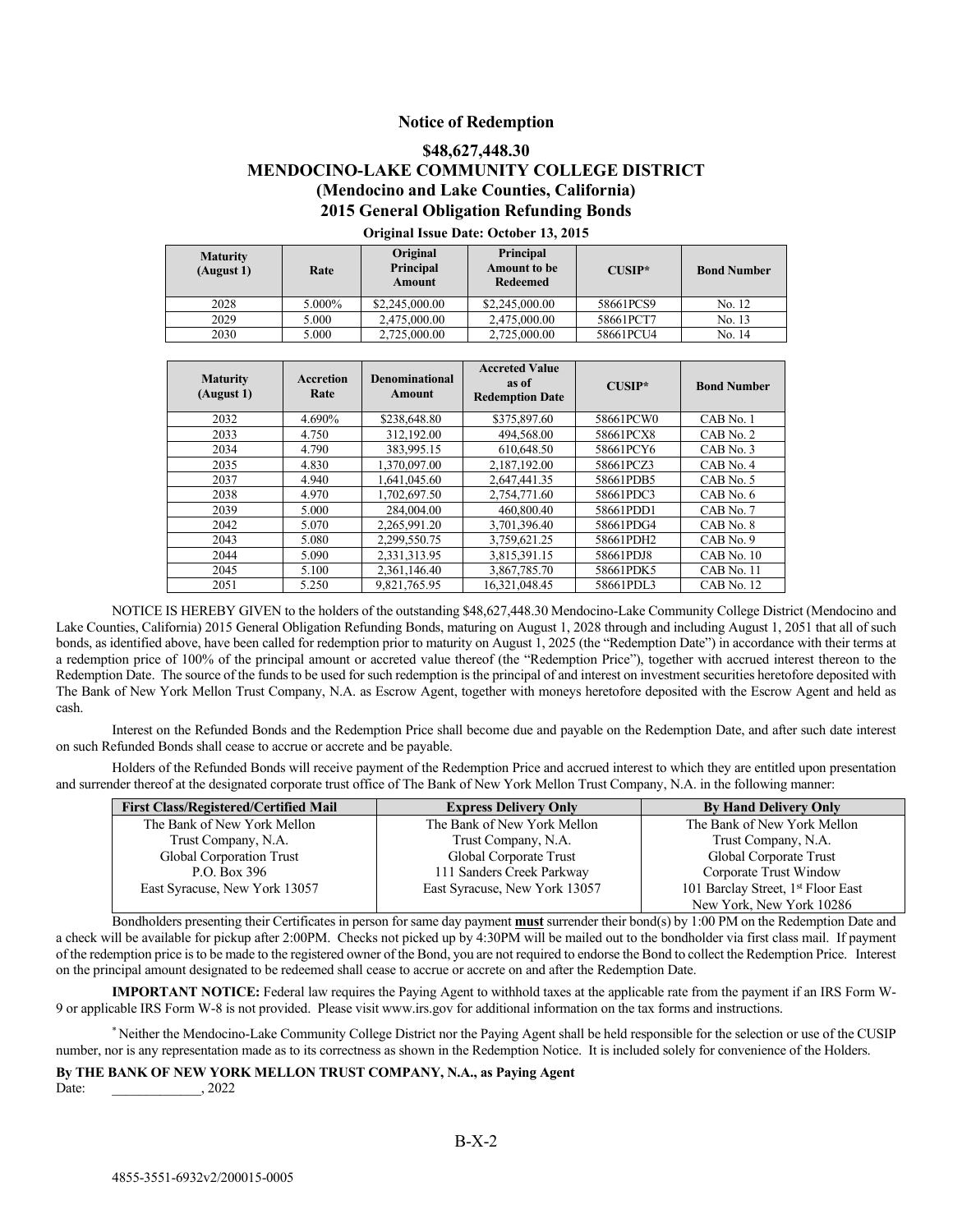#### EXHIBIT Y

#### NOTICE OF REFUNDING OF

#### **\$37,499,792.10**

## **MENDOCINO-LAKE COMMUNITY COLLEGE DISTRICT (Mendocino and Lake Counties, California) Election of 2006 General Obligation Bonds, Series B**

#### **Original Issue Date: August 16, 2011**

|                 |        | Original<br><b>Principal</b> | <b>Principal</b><br><b>Amount to be</b> |           |                    |
|-----------------|--------|------------------------------|-----------------------------------------|-----------|--------------------|
| <b>Maturity</b> | Rate   | Amount                       | Redeemed                                | $CIISIP*$ | <b>Bond Number</b> |
| August 1, 2041  | 5.125% | \$12,705,000.00              | \$12,705,000.00                         | 58661PBD3 | No. 3              |

Notice is hereby given to the holders of the outstanding Mendocino-Lake Community College District (Mendocino and Lake Counties, California) Election of 2006 General Obligation Bonds, Series B, maturing on August 1, 2041 (the "Bonds") (i) that there has been deposited with The Bank of New York Mellon Trust Company, N.A. as escrow agent (the "Escrow Agent"), moneys and investment securities as permitted by the Escrow Agreement, dated as of March 1, 2022, between the Mendocino-Lake Community College District and the Escrow Agent (the "Agreement"), the principal of and the interest on which when due will provide moneys which, together with such other moneys deposited with the Escrow Agent, shall be available and sufficient (according to the verification report provided to the Escrow Agent) (a) to pay the interest on the Bonds identified above as are scheduled to be paid on and prior to March 22, 2022 (the "Redemption Date") and (b) to redeem such Bonds on such Redemption Date at a redemption price (expressed as a percentage of the principal amount of the Refunded Bonds to be redeemed) equal to 100%; (ii) that the Escrow Agent has been irrevocably instructed to so redeem such Bonds; and (iii) that such Bonds are deemed to be paid in accordance with Sections 3 and 9 of the Agreement.

Dated this  $\qquad$  th day of  $\qquad$ , 20.

MENDOCINO-LAKE COMMUNITY COLLEGE **DISTRICT** 

THE BANK OF NEW YORK MELLON TRUST COMPANY, N.A., as Escrow Agent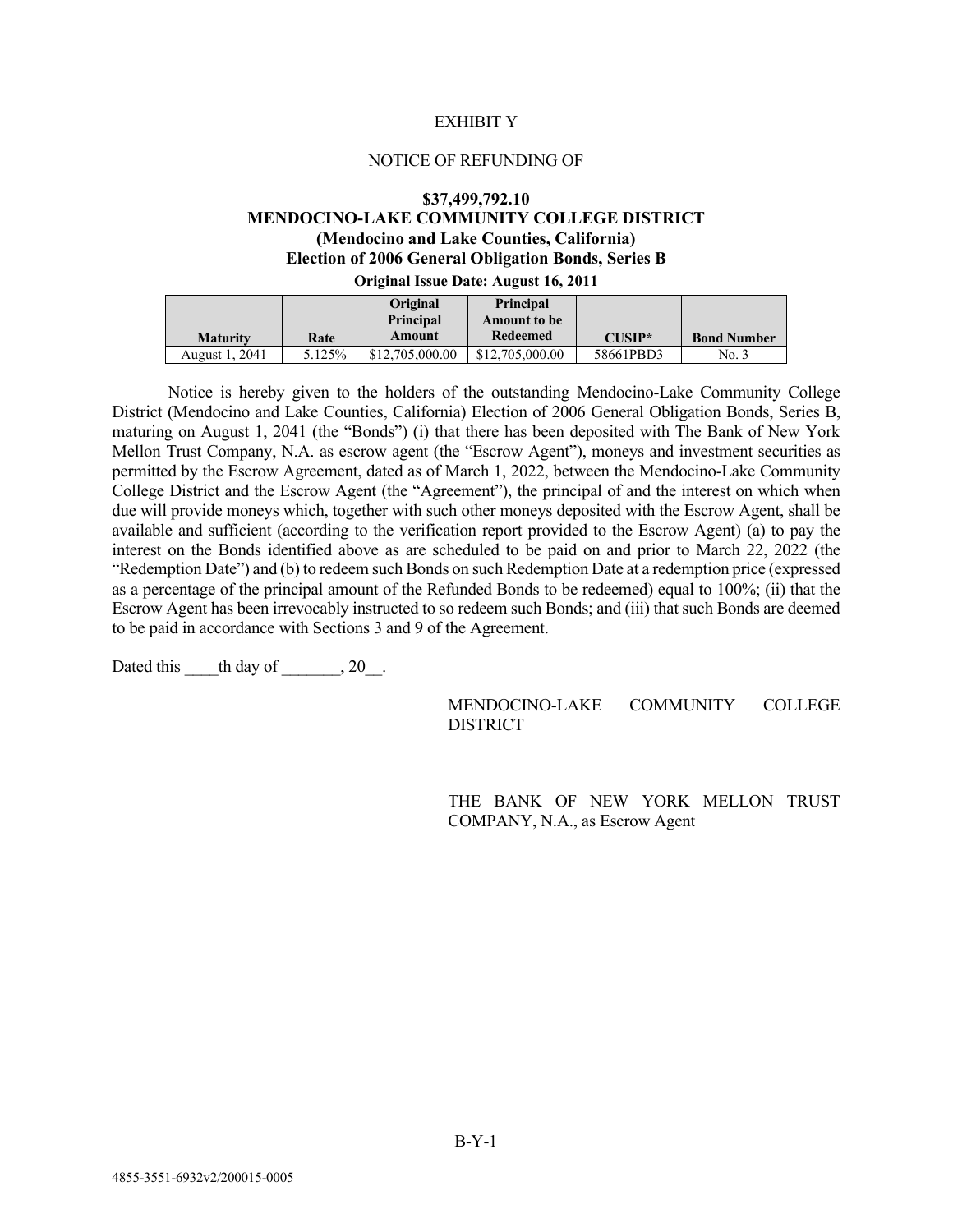#### NOTICE OF REFUNDING OF

### **\$37,499,792.10 MENDOCINO-LAKE COMMUNITY COLLEGE DISTRICT (Mendocino and Lake Counties, California) Election of 2006 General Obligation Bonds, Series B**

| OTHERMA ROOMS D'AGUE TIME MOU TOUT OIL |           |                              |                        |           |                    |  |  |
|----------------------------------------|-----------|------------------------------|------------------------|-----------|--------------------|--|--|
|                                        |           |                              | <b>Accreted Value</b>  |           |                    |  |  |
|                                        | Accretion | <i><b>Denominational</b></i> | as of                  |           |                    |  |  |
| <b>Maturity</b>                        | Rate      | Amount                       | <b>Redemption Date</b> | $CIISIP*$ | <b>Bond Number</b> |  |  |
| August 1, 2031                         | 5.600%    | \$1,186,286.40               | \$1,560,000            | 58661PCB6 | $CAB$ No. 3        |  |  |

### **Original Issue Date: August 16, 2011**

Notice is hereby given to the holders of the outstanding Mendocino-Lake Community College District (Mendocino and Lake Counties, California) Election of 2006 General Obligation Bonds, Series B, maturing on August 1, 2031 (the "Bonds") (i) that there has been deposited with The Bank of New York Mellon Trust Company, N.A., as escrow agent (the "Escrow Agent"), moneys and investment securities as permitted by the Escrow Agreement, dated as of March 1, 2022, between the Mendocino-Lake Community College District and the Escrow Agent (the "Agreement"), the principal of and the interest on which when due will provide moneys which, together with such other moneys deposited with the Escrow Agent, shall be available and sufficient (according to the verification report provided to the Escrow Agent) to redeem such Bonds on August 1, 2026 (the "Redemption Date") at a redemption price (expressed as a percentage of such accreted value of the Bonds to be redeemed) equal to 100%; (ii) that the Escrow Agent has been irrevocably instructed to so redeem such Bonds; and (iii) that such Bonds are deemed to be paid in accordance with Sections 3 and 9 of the Agreement.

Dated this  $\qquad$  th day of  $\qquad$ , 20.

MENDOCINO-LAKE COMMUNITY COLLEGE **DISTRICT** 

THE BANK OF NEW YORK MELLON TRUST COMPANY, N.A., as Escrow Agent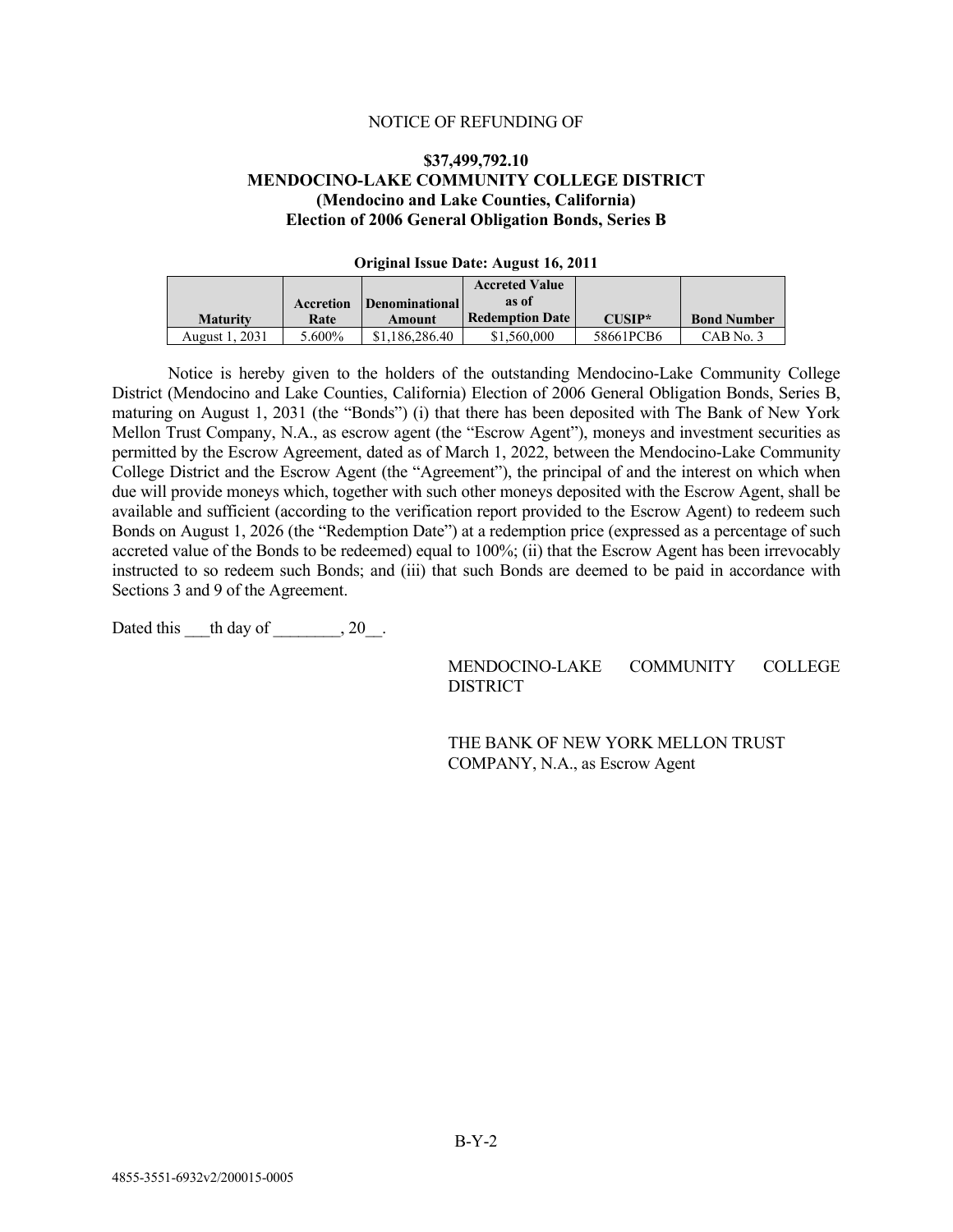#### NOTICE OF REFUNDING OF

### **\$48,627,448.30 MENDOCINO-LAKE COMMUNITY COLLEGE DISTRICT (Mendocino and Lake Counties, California) 2015 General Obligation Refunding Bonds**

| <b>Maturity</b><br>(August 1) | Rate   | Original<br><b>Principal</b><br><b>Amount</b> | Principal<br><b>Amount to be</b><br>Redeemed | $CIISIP*$ | <b>Bond Number</b> |
|-------------------------------|--------|-----------------------------------------------|----------------------------------------------|-----------|--------------------|
| 2028                          | 5.000% | \$2,245,000.00                                | \$2,245,000.00                               | 58661PCS9 | No. 12             |
| 2029                          | 5.000  | 2,475,000.00                                  | 2,475,000.00                                 | 58661PCT7 | No. 13             |
| 2030                          | 5.000  | 2.725,000.00                                  | 2,725,000.00                                 | 58661PCU4 | No. 14             |

**Original Issue Date: October 13, 2015**

| <b>Maturity</b><br>(August 1) | <b>Accretion</b><br>Rate | <b>Denominational</b><br>Amount | <b>Accreted Value</b><br>as of<br><b>Redemption Date</b> | <b>CUSIP*</b> | <b>Bond Number</b> |
|-------------------------------|--------------------------|---------------------------------|----------------------------------------------------------|---------------|--------------------|
| 2032                          | 4.690%                   | \$238,648.80                    | \$375,897.60                                             | 58661PCW0     | CAB No. 1          |
| 2033                          | 4.750                    | 312,192.00                      | 494,568.00                                               | 58661PCX8     | $CAB$ No. 2        |
| 2034                          | 4.790                    | 383,995.15                      | 610,648.50                                               | 58661PCY6     | CAB No. 3          |
| 2035                          | 4.830                    | 1,370,097.00                    | 2,187,192.00                                             | 58661PCZ3     | CAB No. 4          |
| 2037                          | 4.940                    | 1,641,045.60                    | 2.647.441.35                                             | 58661PDB5     | CAB No. 5          |
| 2038                          | 4.970                    | 1.702.697.50                    | 2.754.771.60                                             | 58661PDC3     | $CAB$ No. $6$      |
| 2039                          | 5.000                    | 284,004.00                      | 460,800.40                                               | 58661PDD1     | CAB No. 7          |
| 2042                          | 5.070                    | 2.265.991.20                    | 3.701.396.40                                             | 58661PDG4     | CAB No. 8          |
| 2043                          | 5.080                    | 2.299.550.75                    | 3.759.621.25                                             | 58661PDH2     | CAB No. 9          |
| 2044                          | 5.090                    | 2.331.313.95                    | 3.815.391.15                                             | 58661PDJ8     | CAB No. 10         |
| 2045                          | 5.100                    | 2.361.146.40                    | 3,867,785.70                                             | 58661PDK5     | CAB No. 11         |
| 2051                          | 5.250                    | 9,821,765.95                    | 16.321.048.45                                            | 58661PDL3     | CAB No. 12         |

Notice is hereby given to the holders of the outstanding Mendocino-Lake Community College District (Mendocino and Lake Counties, California) 2015 General Obligation Refunding Bonds, maturing on August 1, 2028 through and including August 1, 2051 (the "Bonds") (i) that there has been deposited with The Bank of New York Mellon Trust Company, N.A. as escrow agent (the "Escrow Agent"), moneys and investment securities as permitted by the Escrow Agreement, dated as of March 1, 2022, between the Mendocino-Lake Community College District and the Escrow Agent (the "Agreement"), the principal of and the interest on which when due will provide moneys which, together with such other moneys deposited with the Escrow Agent, shall be available and sufficient (according to the verification report provided to the Escrow Agent) (a) to pay the interest on the Bonds identified above as are scheduled to be paid on and prior to August 1, 2025 (the "Redemption Date") and (b) to redeem such Bonds on such Redemption Date at a redemption price (expressed as a percentage of the principal amount or accreted value of the Refunded Bonds to be redeemed) equal to 100%; (ii) that the Escrow Agent has been irrevocably instructed to so redeem such Bonds; and (iii) that such Bonds are deemed to be paid in accordance with Sections 3 and 9 of the Agreement.

Dated this  $\qquad$  th day of  $\qquad$ , 20.

MENDOCINO-LAKE COMMUNITY COLLEGE DISTRICT

THE BANK OF NEW YORK MELLON TRUST COMPANY, N.A., as Escrow Agent